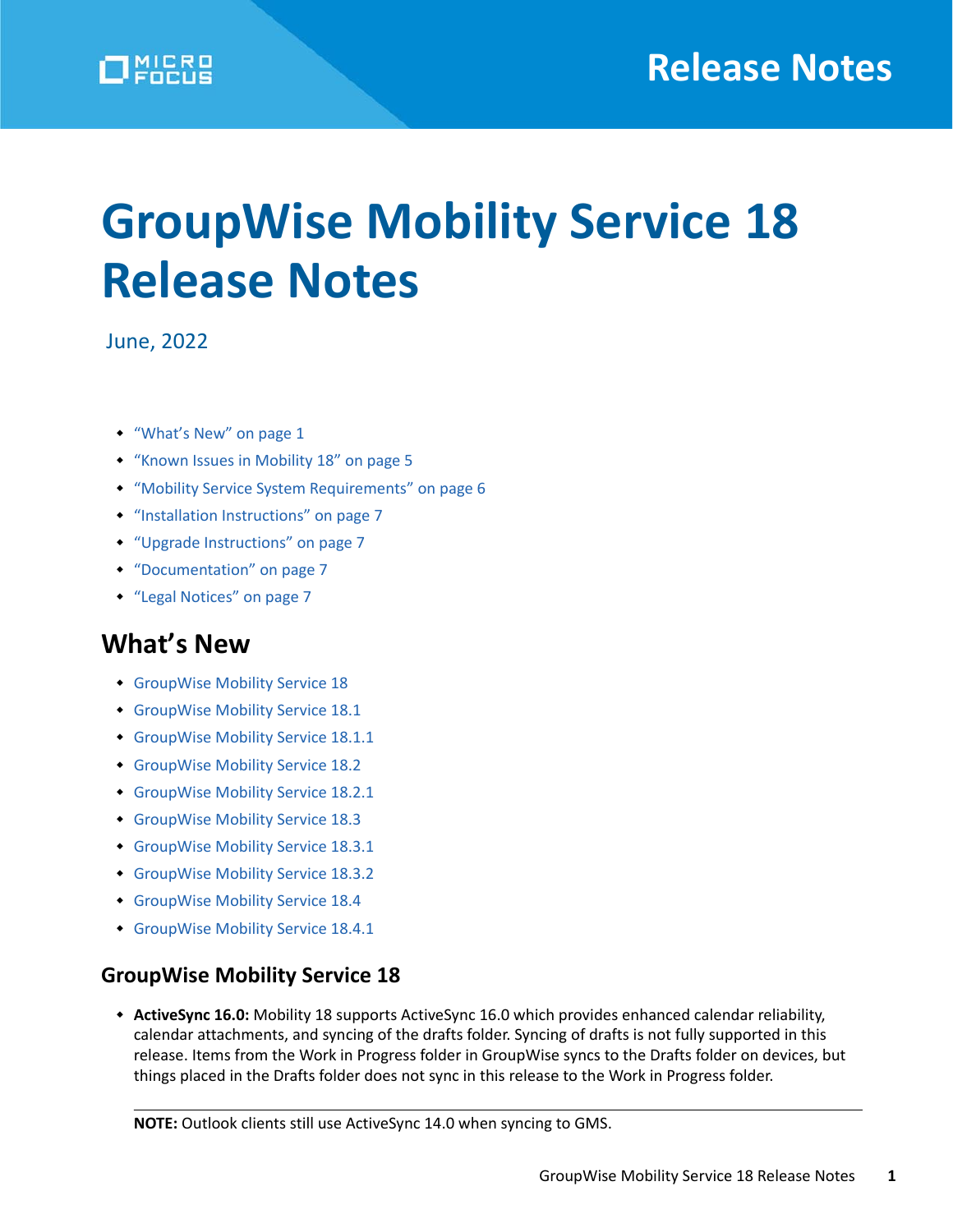ActiveSync 16.1 is not currently supported.

- **GWAVA 7 support for scanning emails:** Mobility now integrates with Secure Gateway (GWAVA 7). Device emails are scanned and accepted or rejected. If accepted, the message is delivered to GroupWise. If rejected, the sender receives an email explaining that the email was rejected by the Secure Gateway scan. For more information, see ["Secure Message Gateway \(GWAVA 7\) Integration"](https://www.novell.com/documentation/gwmobility18.4.1/pdfdoc/gwmob18_guide_admin/gwmob18_guide_admin.pdf#t44qmrer9eos) in the *GroupWise Mobility Service 18 Administration Guide*.
- **SLES 11 is no longer supported for Mobility**
- **GroupWise Licensing required for Mobility:** With GroupWise and Mobility 18, you are required to use a license for all features to work. For more information about the GroupWise license, see ["Licensing](https://www.novell.com/documentation/groupwise18/pdfdoc/gw18_guide_admin/gw18_guide_admin.pdf#licensing)" in the *GroupWise 18 Administration Guide*.

## <span id="page-1-0"></span>**GroupWise Mobility Service 18.1**

- **Draft Folders:** Draft folders now sync both to and from your mobile devices. You can modify draft emails on your mobile device and have the changes sync to GroupWise. This functionality requires GroupWise 18.1 or later. If you are not using GroupWise 18.1 or later, then Drafts only sync down to the device and not back from the device to GroupWise. Drafts do not sync to Outlook as because it uses ActiveSync 14 instead of 16.
- **Proxy Calendars:** Proxy calendars can now be synced to mobile devices. They show up on devices as a separate selectable calendar. In the user and Admin console, you can see the rights assigned to the user for the proxy calendar. Any changes in the proxy calendar are immediately synced to users' devices. Appointments, Reminder Notes, Alarms, and Private appointments sync to mobile devices based on proxy rights. Proxy Calendars are disabled by default, but can be enabled in the Mobility Admin console > **Config** > **GroupWise** > **Proxy Calendars**. For more information, see ["Synchronizing Proxy Calendars"](https://www.novell.com/documentation/gwmobility18.4.1/pdfdoc/gwmob18_guide_admin/gwmob18_guide_admin.pdf#t46i0sa48sgf) in the *GroupWise Mobility Service 18 Administration Guide*.
- **Performance enhancements for login:** Mobility caches POA information after the first sync to GroupWise so subsequent logins are faster.

## <span id="page-1-1"></span>**GroupWise Mobility Service 18.1.1**

For a list of bugs fixed in GroupWise Mobility Service 18.1.1, see the [GroupWise Mobility Service 18.1 Support](https://www.novell.com/documentation/groupwise18/gw18_bugfixlist/gwmob18_1_sp1_bugfixlist.html)  [Pack 1 Bug Fix List](https://www.novell.com/documentation/groupwise18/gw18_bugfixlist/gwmob18_1_sp1_bugfixlist.html).

## <span id="page-1-2"></span>**GroupWise Mobility Service 18.2**

- **SLES 15 SP1 support:** SLES 15 SP1 is now supported in Mobility 18.2. If you want to install a new Mobility server on SLE 15 SP1, follow the regular install steps in [Installing GroupWise Mobility Service.](https://www.novell.com/documentation/gwmobility18.4.1/pdfdoc/gwmob18_guide_install/gwmob18_guide_install.pdf#instinstallservice)
- **Updated Certificate Requirements for iOS devices:** If you are using iOS 13 devices in your GroupWise system, your certificates also need to meet the increased security requirements released by Apple. The requirements can be found here:<https://support.apple.com/en-in/HT210176>.
- **Security Enhancement:** Mobility 18.2 supports TLS 1.2 or later.
- **Android Enhancement:** Draft emails have been enhanced on Android devices.

## <span id="page-1-3"></span>**GroupWise Mobility Service 18.2.1**

For a list of bugs fixed in GroupWise Mobility Service 18.2.1, see the [GroupWise Mobility Service 18.2 Support](https://www.novell.com/documentation/groupwise18/gw18_bugfixlist/gwmob18_2_sp1_bugfixlist.html)  [Pack 1 Bug Fix List](https://www.novell.com/documentation/groupwise18/gw18_bugfixlist/gwmob18_2_sp1_bugfixlist.html).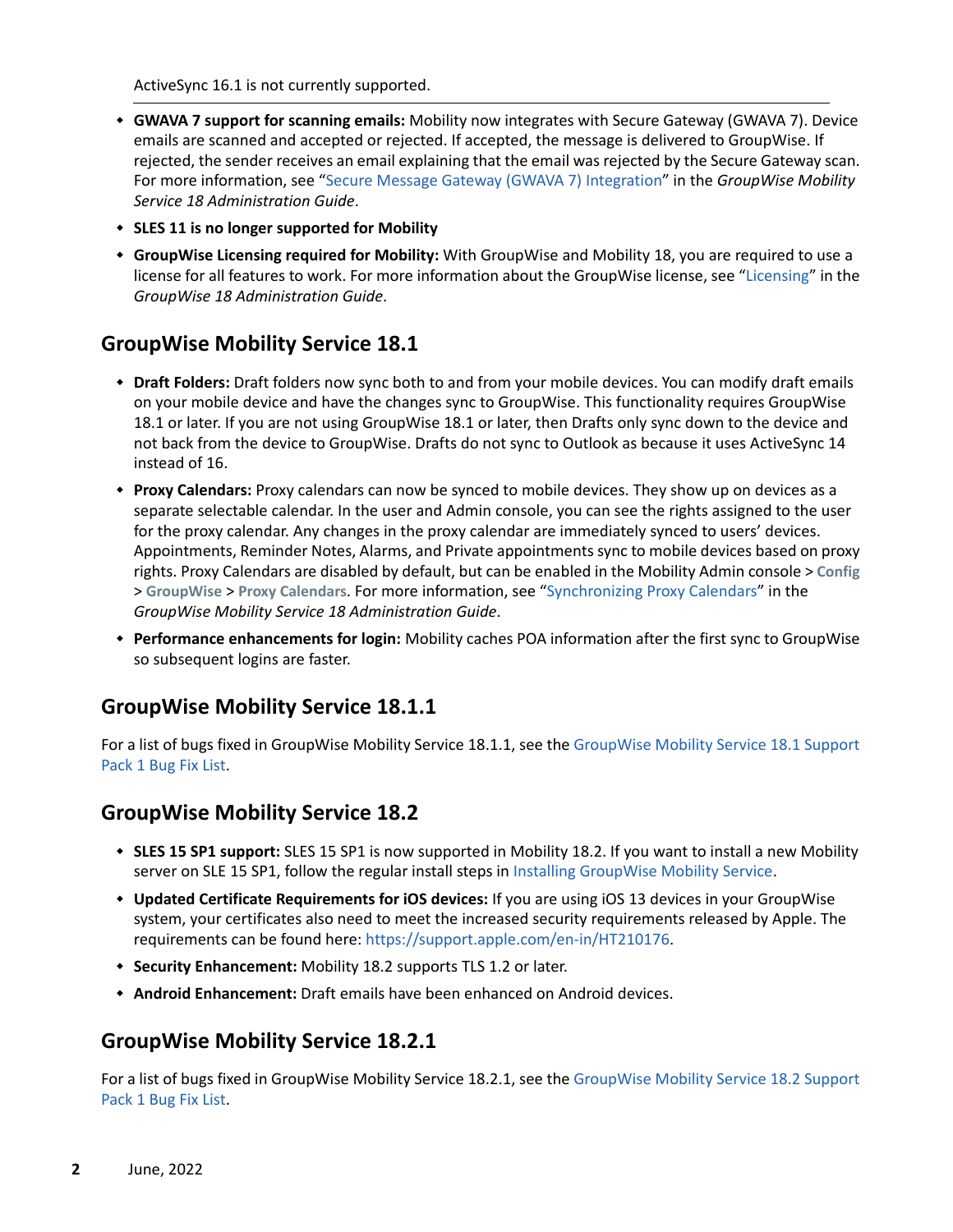# <span id="page-2-0"></span>**GroupWise Mobility Service 18.3**

 **Advanced Authentication:** GroupWise 18.3 supports Multi-Factor Authentication (MFA) through NetIQ Advanced Authentication. MFA adds an additional layer of security to your GroupWise login. For more information on MFA, see "[Using Multi-Factor Authentication](https://www.novell.com/documentation/gwmobility18.4.1/pdfdoc/gwmob18_guide_admin/gwmob18_guide_admin.pdf#adminusermgtusermfa)" in the *GroupWise Mobility Service 18 Administration Guide*.

# <span id="page-2-1"></span>**GroupWise Mobility Service 18.3.1**

For a list of bugs fixed in GroupWise Mobility Service 18.3.1, see the [GroupWise Mobility Service 18.3 Support](https://www.novell.com/documentation/groupwise18/gw18_bugfixlist/gwmob18_3_sp1_bugfixlist.html)  [Pack 1 Bug Fix List](https://www.novell.com/documentation/groupwise18/gw18_bugfixlist/gwmob18_3_sp1_bugfixlist.html).

- **Python 3:** GMS 18.3.1 code has been upgraded to Python version 3. This requires a fresh installation.
- **SLES 12 Not Supported:** You cannot run GMS 18.3.1 on SLES 12.
- **SLES 15 SP2 or later Required:** You must install GMS 18.3.1 on SLES 15 SP2 or later.
- **LDAP User Provisioning and Authentication Not Supported:** GMS 18.3.1 supports only GroupWise users and groups.

**IMPORTANT:** Because LDAP Provisioning is no longer supported, only GroupWise visibility rules apply when provisioning users.

**rcgms Commands Not Supported:** To start, stop, and restart GMS, use the gms command.

## <span id="page-2-2"></span>**GroupWise Mobility Service 18.3.2**

- **Bug Fixes in 18.3.2:** GMS 18.3.2 includes several important bug fixes. See the [GroupWise Mobility Service](https://www.novell.com/documentation/groupwise18/gw18_bugfixlist/gwmob18_3_sp2_bugfixlist.html)  [18.3 Support Pack 2 Bug Fix List](https://www.novell.com/documentation/groupwise18/gw18_bugfixlist/gwmob18_3_sp2_bugfixlist.html).
- **Deleted Users Still Listed:** In some cases GMS continues to display user mailbox accounts that have been deleted in GroupWise.

If you see this discrepancy, restart GMS by entering the gms restart command at a terminal prompt.

- **Documentation Updates:** In addition to revised [upgrade](https://www.novell.com/documentation/gwmobility18.4.1/pdfdoc/gwmob18_guide_install/gwmob18_guide_install.pdf#instupgrade) and [migration](https://www.novell.com/documentation/gwmobility18.4.1/pdfdoc/gwmob18_guide_install/gwmob18_guide_install.pdf#instmigrate) instructions in the *GroupWise Mobility Service 18 Installation Guide*, the following documentation changes are also new in 18.3.2.
	- "[Using Autodiscovery to Simplify Mobile Device Setup"](https://www.novell.com/documentation/gwmobility18.4.1/pdfdoc/gwmob18_guide_admin/gwmob18_guide_admin.pdf#adminmgtautodiscover) in the *GroupWise Mobility Service 18 Administration Guide* now includes an overview of how Autodiscovery works as well as more configuration and setup information.
	- "[When a Mailbox Moves"](https://www.novell.com/documentation/gwmobility18.4.1/pdfdoc/gwmob18_guide_admin/gwmob18_guide_admin.pdf#adminusermgtgwmailboxmove) in the *GroupWise Mobility Service 18 Administration Guide* now includes additional information and instructions.

## <span id="page-2-3"></span>**GroupWise Mobility Service 18.4**

For a list of bugs fixed in GroupWise Mobility Service 18.4, See the [GroupWise Mobility Service 18.4 Bug Fix](https://www.novell.com/documentation/groupwise18/gw18_bugfixlist/gwmob18_4_bugfixlist.html)  [List.](https://www.novell.com/documentation/groupwise18/gw18_bugfixlist/gwmob18_4_bugfixlist.html)

The following new features and enhancements are included in GroupWise Mobility Service 18.4:

**Appointments "Busy Search":** GMS has added support for ActiveSync's Resolve Recipients functionality.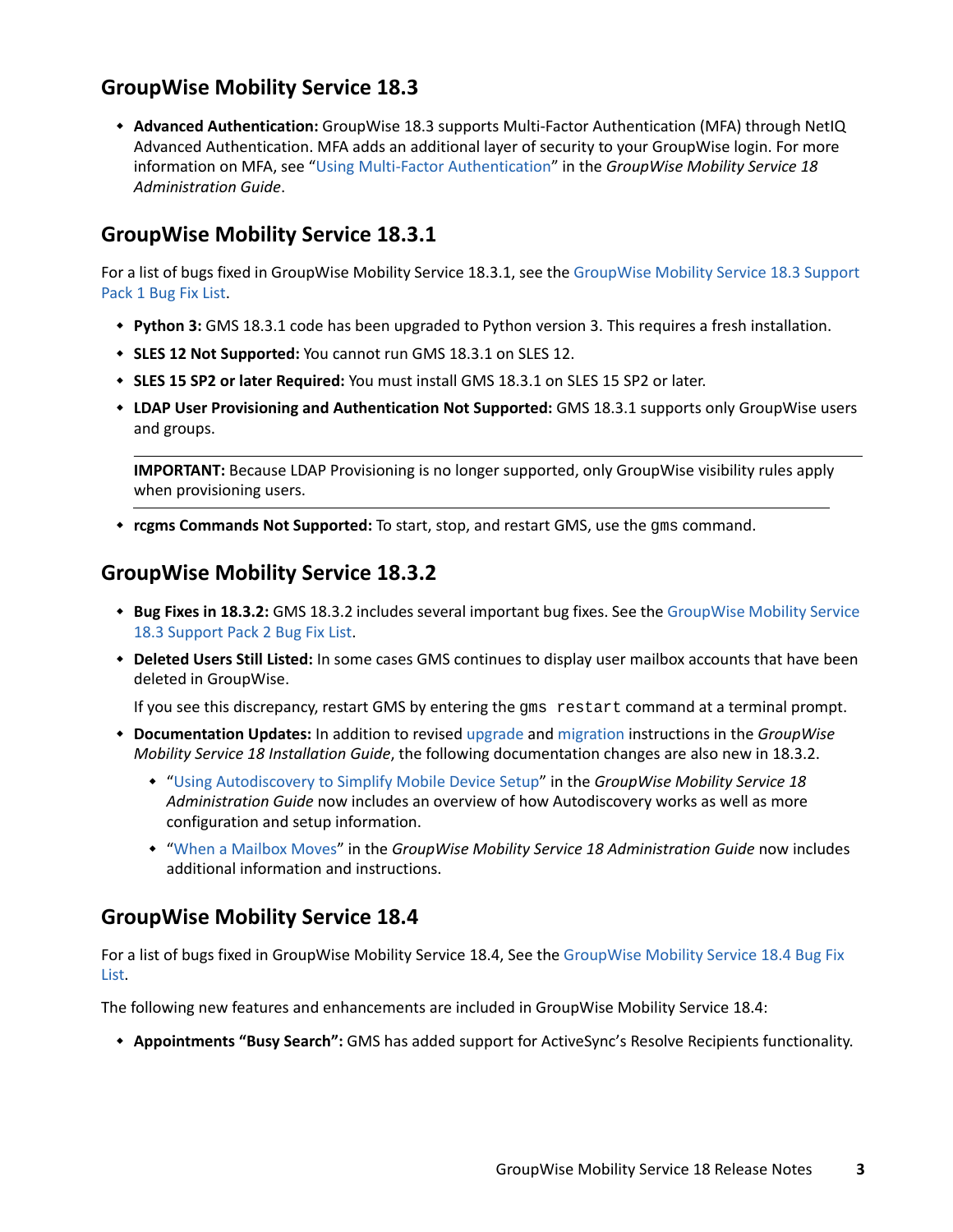When you create a new meeting and include invitees, GMS checks for appointment conflicts. As users are added, a gray icon on the left indicates availability (a check mark means that they're available, an x indicates a conflict).

When you click **Done**, GMS reports which users have conflicts, possible alternative times when everyone can attend, and times when some of the invitees are open.

- **GMS Script Enhancements:** Commands now include gms enable and gms disable. For more information, see ["Starting, Stopping, and Checking GroupWise Mobility"](https://www.novell.com/documentation/gwmobility18.4.1/pdfdoc/gwmob18_guide_admin/gwmob18_guide_admin.pdf#adminmgtstartstop) in the *GroupWise Mobility Service 18 Administration Guide*.
- **Load Script Support:** Load scripts now run on the BTRFS and XFS file systems. However, EXT4 is still the strongly recommended file system for GMS.
- **MCheck Enhancements:** MCheck now includes management options that were formerly only available in Support's DSAPP tool:
	- **System:** 
		- [Manage certificates, generate CSRs, and so on.](https://www.novell.com/documentation/gwmobility18.4.1/pdfdoc/gwmob18_guide_admin/gwmob18_guide_admin.pdf#certificates)
		- [Fix mobility encryption–repair the database](https://www.novell.com/documentation/gwmobility18.4.1/pdfdoc/gwmob18_guide_admin/gwmob18_guide_admin.pdf#fixmobilityencryption) after changing a GMS server host name
	- **User:** 
		- [Force remove users and groups](https://www.novell.com/documentation/gwmobility18.4.1/pdfdoc/gwmob18_guide_admin/gwmob18_guide_admin.pdf#forceremoveusersgroupsdbreferences)
		- [Reinitialize all Failed users](https://www.novell.com/documentation/gwmobility18.4.1/pdfdoc/gwmob18_guide_admin/gwmob18_guide_admin.pdf#reinitializeallfailedusers)
		- [Reinitialize all users](https://www.novell.com/documentation/gwmobility18.4.1/pdfdoc/gwmob18_guide_admin/gwmob18_guide_admin.pdf#reinitializeallusers)
	- **Database:** 
		- [Vacuum Database](https://www.novell.com/documentation/gwmobility18.4.1/pdfdoc/gwmob18_guide_admin/gwmob18_guide_admin.pdf#vacuumdatabase)
		- [Re-index the Database](https://www.novell.com/documentation/gwmobility18.4.1/pdfdoc/gwmob18_guide_admin/gwmob18_guide_admin.pdf#reindexdatabase)
		- [CUSO \(Clean-up Start-Over\)](https://www.novell.com/documentation/gwmobility18.4.1/pdfdoc/gwmob18_guide_admin/gwmob18_guide_admin.pdf#cuso)
- **Remote Account Only Wipe:** See see "[Removing a GroupWise Account from a Device"](https://www.novell.com/documentation/gwmobility18.4.1/pdfdoc/gwmob18_guide_admin/gwmob18_guide_admin.pdf#admindevmgtrmvacct) in the *GroupWise Mobility Service 18 Administration Guide*.
- **Security Enhancements:** Mobility 18.4 supports TLS 1.3 or later and is updated to Django 3.2.

## <span id="page-3-0"></span>**GroupWise Mobility Service 18.4.1**

For a list of bugs fixed in GroupWise Mobility Service 18.4.1, see the [GroupWise Mobility Service 18.4 Support](https://www.novell.com/documentation/groupwise18/gw18_bugfixlist/gwmob18_4_sp1_bugfixlist.html)  [Pack 1 Bug Fix List](https://www.novell.com/documentation/groupwise18/gw18_bugfixlist/gwmob18_4_sp1_bugfixlist.html).

The following new features and enhancements are included in GroupWise Mobility Service 18.4.1:

- **Dashboard messaging for python updates:** Detection of python updates with an automated message in the GMS Dashboard to prompt a GMS restart if needed due to a python update.
- **User and Group enhancements:** Users and groups with their visibility set to **None** in GroupWise can now be added to the GroupWise Mobility Service.
- **MCheck enhancements:** A new system and two user checks were added under a new main menu option, [4. Checks & Queries,](https://www.novell.com/documentation/gwmobility18.4.1/pdfdoc/gwmob18_guide_admin/gwmob18_guide_admin.pdf#checksqueries) as well as a new [Database](https://www.novell.com/documentation/gwmobility18.4.1/pdfdoc/gwmob18_guide_admin/gwmob18_guide_admin.pdf#mcheckdatabase) option.
	- **Checks & Queries:** Item **4. Checks & Queries**, is a new main menu option in MCheck that includes the checks below:
		- *Option 1*: General Health Check, in the Checks & Queries menu enables you to run an automated series of tests that display a status for each test run. More details are also generated in the logs.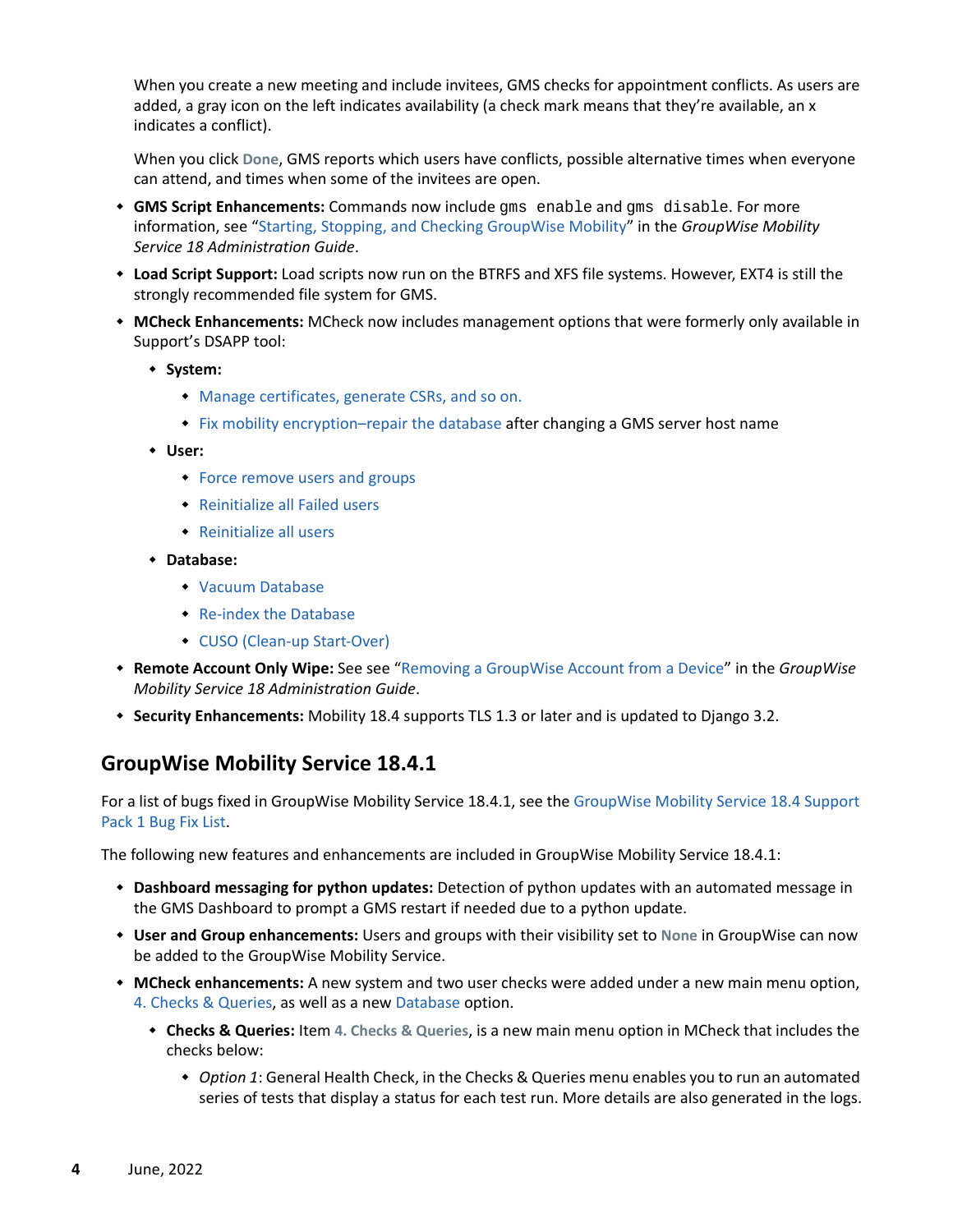- *Option 2*: GW pending events by User (consumer events)
- *Option 3*: Mobility pending events by User (sync events)
- **Database:** The Database menu now includes option **4. Change PostgreSQL datasync\_user password**, which enables you to change the password for the *datasync\_user* account.

# <span id="page-4-0"></span>**Known Issues in Mobility 18**

# **GroupWise Linked Items Not Supported in Mobility**

Mobility does not support GroupWise linked items. For more information on GroupWise linked items, see "[Moving or Linking an Item to Another Folder](https://www.novell.com/documentation/groupwise18/pdfdoc/gw18_guide_userwin/gw18_guide_userwin.pdf#bg1kb7d)" in the *GroupWise 18 Client User Guide*.

# **GroupWise clients earlier than version 18.1 don't display draft attachments from iOS devices properly**

If you create a draft and add an attachment on an iOS device and then view the draft using a GroupWise client earlier than 18.1, the attachment does not appear properly in the email. If you save the draft after viewing it using the same client, the attachments are deleted from the draft. These issues are fixed in the GroupWise 18.1 client.

# **Running the Profile Creation Tool for Outlook on Windows 10 fails (Tool Removed in 18.4)**

The Profile Creation Tool for Outlook fails on Windows 10. Follow the steps in "[Adding a GroupWise Account to](https://www.novell.com/documentation/gwmobility18.4.1/pdfdoc/gwmob18_guide_admin/gwmob18_guide_admin.pdf#b1e2dh7e)  [the Microsoft Outlook Client](https://www.novell.com/documentation/gwmobility18.4.1/pdfdoc/gwmob18_guide_admin/gwmob18_guide_admin.pdf#b1e2dh7e)" in the *GroupWise Mobility Service 18 Administration Guide* to manually create the profile.

## **iOS devices not connecting to Mobility server**

Since iOS 10.x, mobile devices might have issues connecting to the Mobility server. This likely is because of changes Apple made to their App Transport Security guidelines which cause issues with self-signed certificates. For more information on this issue, including possible fixes, see [TID 7018670](https://www.novell.com/support/kb/doc.php?id=7018670).

# **Autodiscover does not work for Hidden users (Fixed in 18.4)**

Users with their **Visibility** set to **None** (i.e. Hidden users) cannot automatically connect their devices to the Mobility server.

Instead, they must manually enter the Mobility server's IP address or DNS hostname to configure email accounts on their devices.

# **Disabling Logins Doesn't Prevent Sending Emails**

If you activate the **Disable Logins** setting for a GroupWise user, delivery of new items is immediately suspended.

However, the user can still send email from a mobile device for up to 60 minutes.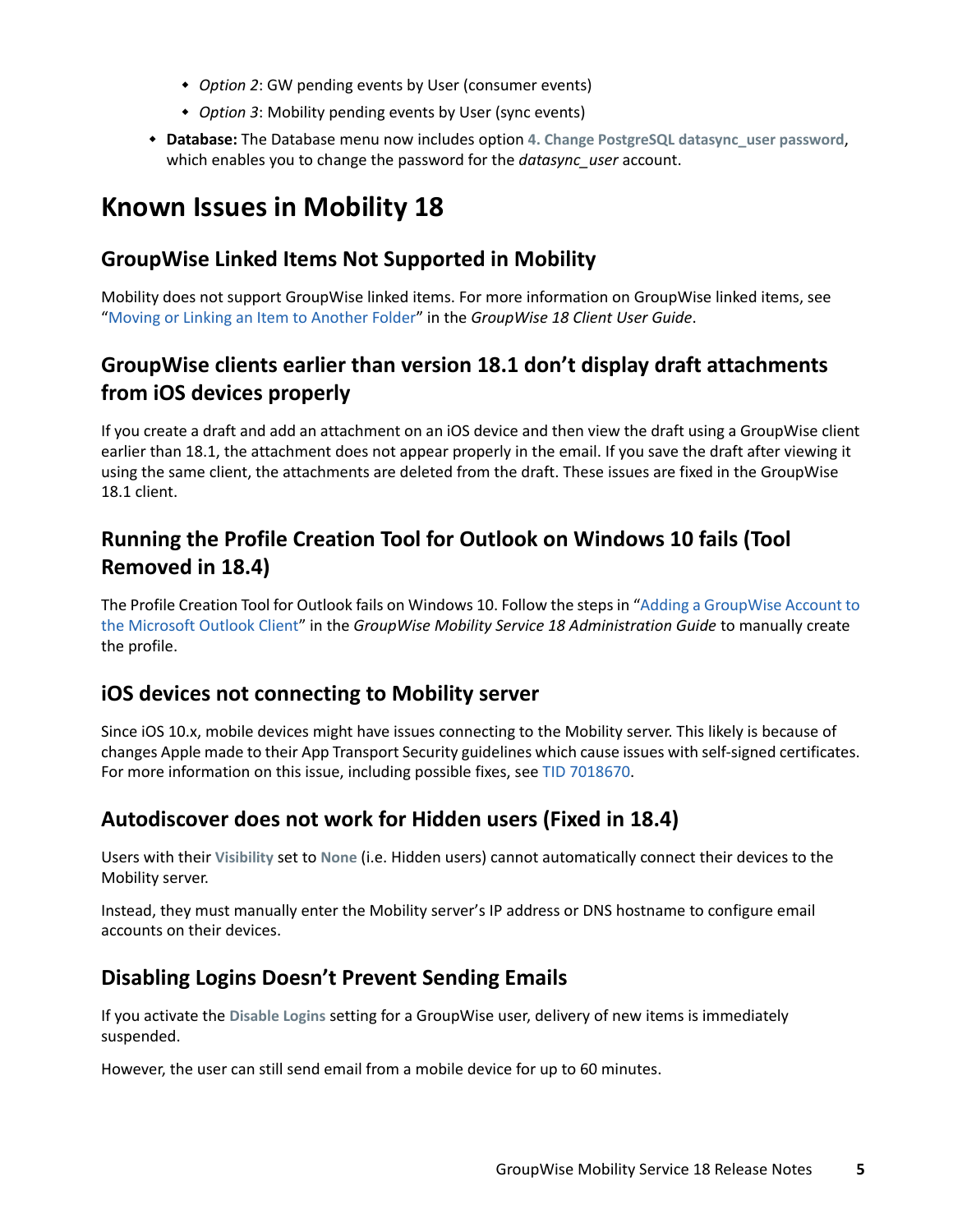To prevent this, do one of the following:

 Restart GMS (See ["Starting, Stopping, and Checking GroupWise Mobility](https://www.novell.com/documentation/gwmobility18.4.1/pdfdoc/gwmob18_guide_admin/gwmob18_guide_admin.pdf#adminmgtstartstop)" in the *GroupWise Mobility Service 18 Administration Guide*)

or

• Block the user using the GMS Web Admin Console.

# **Device Setting Changes Not Saving in Some Browsers (Fixed in 18.4.1)**

Micro Focus recommends using a Chrome or Chromium-based Edge browser for administering device settings in the Web Admin console.

If you want to use a different browser, be aware of the following caveats:

**Safari:** The Safari browser doesn't work for changing device settings.

If you change any of the device setting options in **Web Admin > Configure > Device Settings**, even though the UI shows activity when you click Save, no configuration settings are actually saved.

- **Firefox:** The issues in **Web Admin > Configure > Device Settings** are as follows:
	- IP Address field changes are not saved no matter how many times you try.
	- Other settings can be saved, but some of them require that you make and save the change twice. Therefore, you need to visually confirm that the change is made each time you click Save.

## **Clear Agent Alerts Icons Missing (Fixed in 18.4.1)**

When GMS issues an alert, an entry for it displays in the **Administration Console** under **Dashboard > Agent Alerts**.

As documented in the help, you can clear alert entries individually by clicking the red icon  $\bullet$  to the right of the alert, or you can clear all alerts using the icon that displays on the right in the header row.

Unfortunately, in GMS 18.4.0 for all non-English languages, the red icon  $\bullet$  fails to display.

Nevertheless, both clear actions are still available by clicking where the icons should display:

- **To clear individual alerts:** Hover over the action area until a line displays, then click the line.
- **To clear all alerts:** Hover over the action area in the header until a hand displays, then click the hand.

This issue will be fixed in a future release.

# <span id="page-5-0"></span>**Mobility Service System Requirements**

**NOTE:** Micro Focus recommends EXT4 as the file system when installing your Mobility server. Switching to EXT4 is a manual process.

For a complete list of system requirements, see ["GroupWise Mobility Service System Requirements"](https://www.novell.com/documentation/gwmobility18.4.1/pdfdoc/gwmob18_guide_install/gwmob18_guide_install.pdf#instrequirements) in the *GroupWise Mobility Service 18 Installation Guide*.